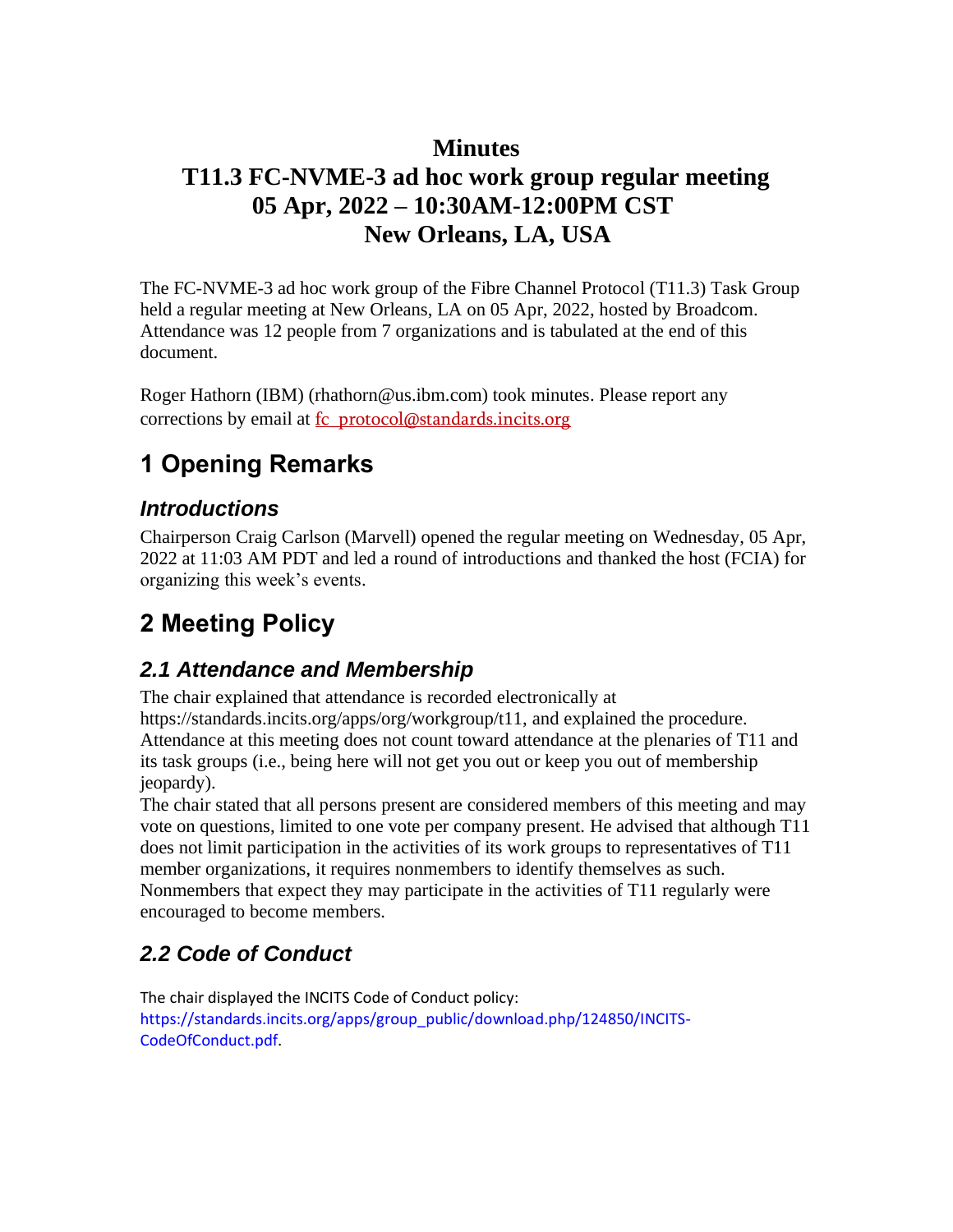## *2.3 Call for Patents*

The chair indicated that among the rules and policies under which this working group operates are the ANSI intellectual property policies as specified in pages 1-3 of http://www.incits.org/pat\_slides.pdf. He displayed these pages without comment or explanation, and directed that questions about the policy should be referred to the questioner's legal counsel or the ANSI General Counsel.

## *2.4 Antitrust*

The chair indicated that among the rules and policies under which this working group operates are the INCITS Antitrust Guidelines. Any member of the meeting is responsible for objecting if he believes discussion in the meeting violates those guidelines. As examples, there should never be discussion of the following topics at any INCITS or INCITS subgroup meeting:

- Any company's prices or pricing policies;
- Specific R&D, sales and marketing plans;
- Any company's confidential product, product development or production strategies;
- Whether certain suppliers or customers will be served;
- Prices paid to input sources; or
- Complaints about individual firms or other actions that might tend to hinder a competitor in any market.

If such discussion is not immediately terminated, it is the chairperson's responsibility to terminate the meeting. The INCITS Antitrust Guidelines are available at <http://www.incits.org/inatrust.htm>

## **3.0 Administrivia**

# **3.1 Approval of Agenda**

An agenda for the FC-NVME ad hoc work group regular meeting 05 Apr, 2022 was posted as T11/2022-00132-v000.

*Motion: Howard Johnson (Broadcom) moved and Mike Blair (Cisco) seconded to accept T11/2022-00132-v000 as the agenda for this regular meeting.*  Approved by acclamation.

# **3.2 Approval of Minutes**

The minutes for the previous meeting of Feb 8, 2022 were presented by the chair.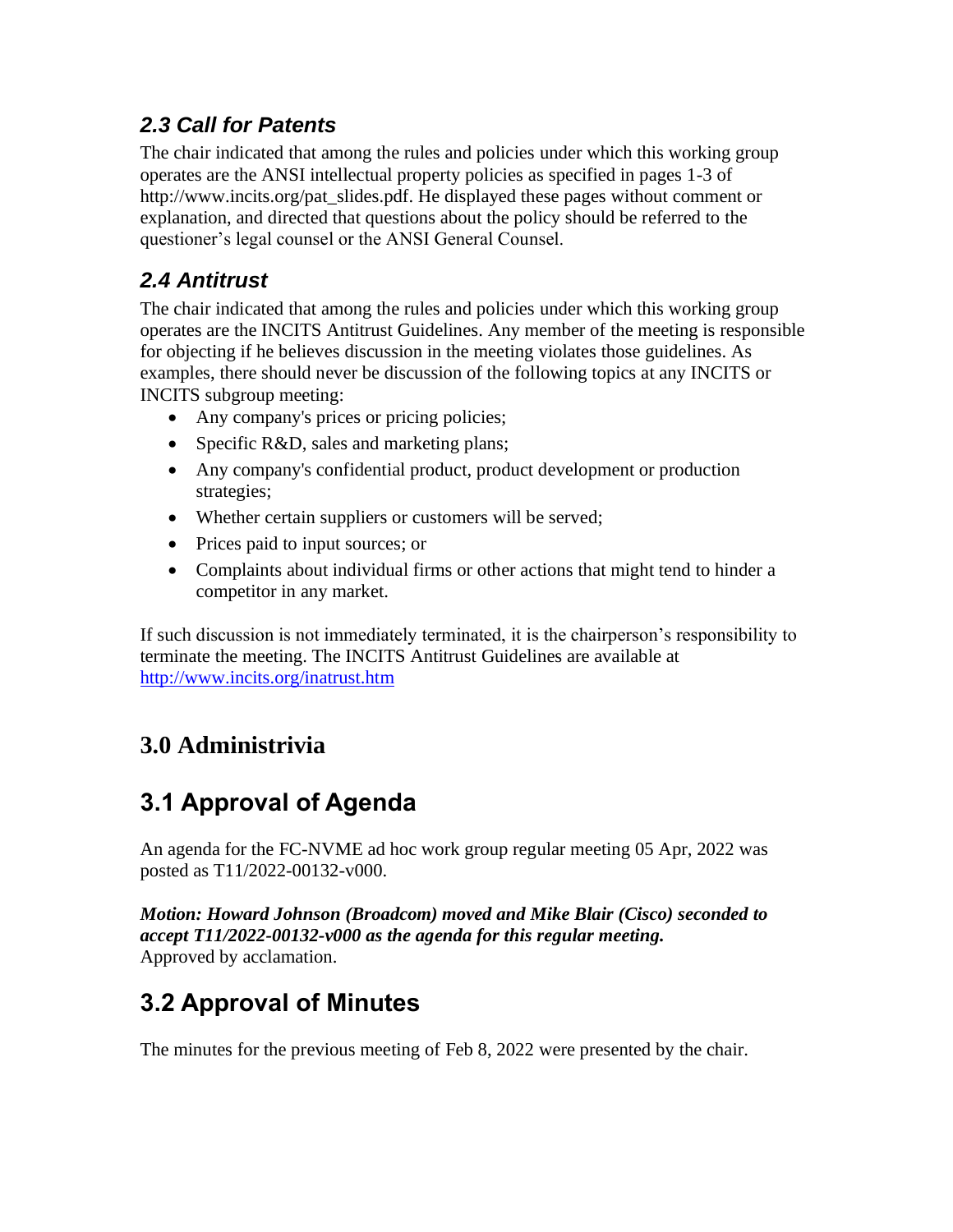*Motion: Howard Johnson (Broadcom) moved and Mike Blair (Cisco) seconded to accept T11/2022-00052-v000 as the minutes for the prior meeting.* 

Approved by acclamation.

# **4.0 Review of Action Items**

#### **Action items carried forward from prior meetings:**

**AI-2022-1**: Dave Peterson and Craig Carlson to review the use of NVMeoFC term within FC-NVMe-3 – Complete

#### **New action items from this meeting:**

**AI-2022-2**: Chair to forward updated project proposal T11/2022-00085-v001 to T11.3 for further processing.

**AI-2022-3**: Group to review usage of the platform object in terms of specific FC-4 content and determine if a definition for NVMe content is worthwhile.

#### **Completed action items from prior meetings:**

None

## **5. Old business**

### *5.1 ULP Name Mapping for NVMe T11/2022-00028-v002 Harsha (Cisco)*

Harsha presented updated text describing a ULP Name Object for NVMe that contains the NQNs that are associated with the NVMe Port. (The name was changed to "FC-4 Name" but, based on discussions, the name will be changed back to "ULP Name" as it applies to the ULP instances above the FC-4 layer).

In addition, updates to Annex C were proposed to describe when ULP names would be registered, including Subsystem names for targets.

## **6. Scheduled business**

None

### *7.* **Unscheduled business**

### *7.1 FC-NVMe-3 Project Proposal Update T11/2022-00085-v000 Peterson (Broadcom)*

Due to a vote last time to not address retry from non-zero offsets, the project scope has changed and an update to the scope of the project was requested by INCITS. The scope was modified to center on accommodations of changes to NVM Express specifications (Dif, metadata, etc).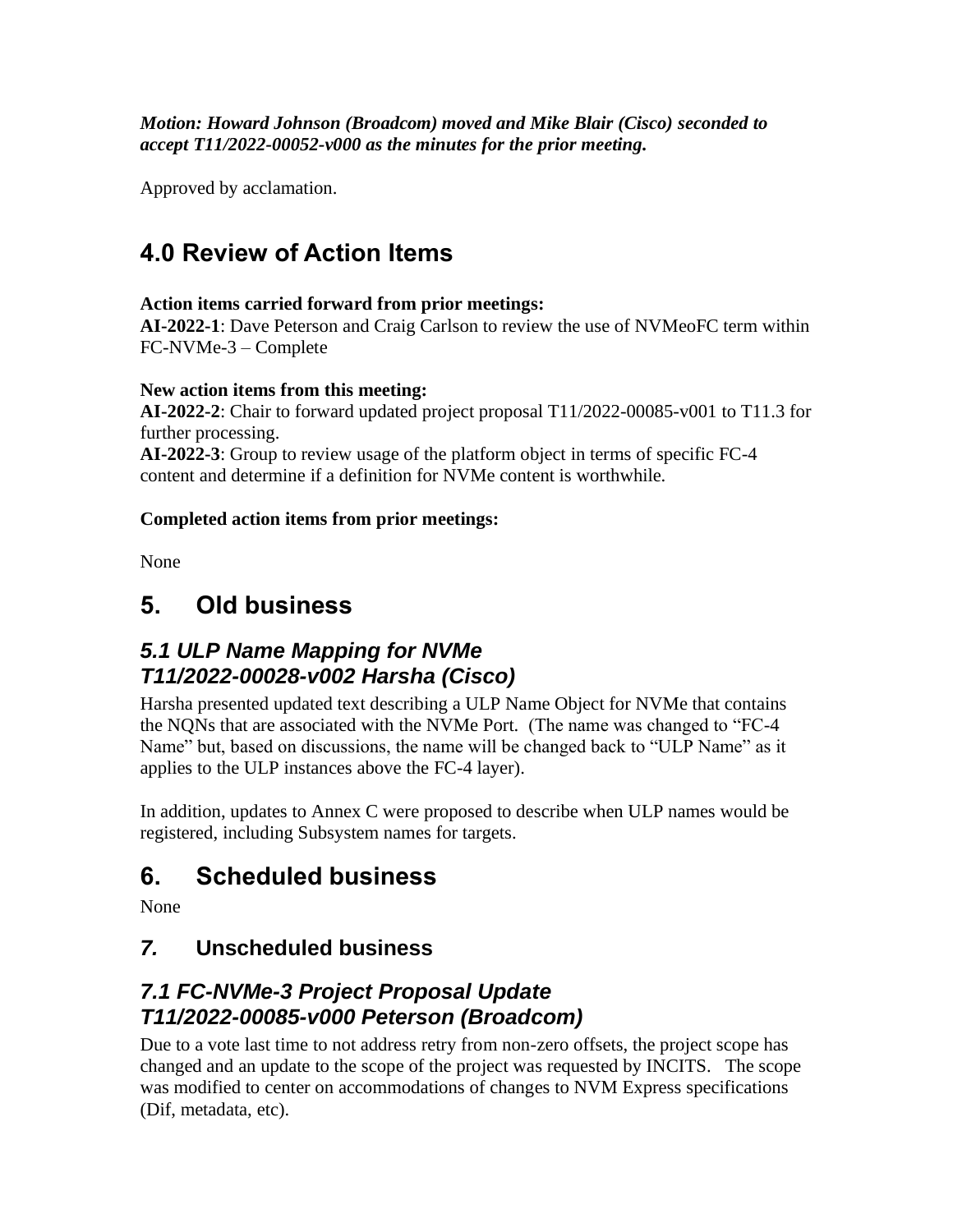*Motion: Dave Peterson moved and Patty Driever seconded to forward the revised proposal T11/2022-00085-v000 as modified to T11.3 for further processing. Motion passed by acclamation.* 

## *7.2 Platform Object T11/2022-00112-v000 Peterson (Broadcom)*

Dave presented the FC-GS platform object which has FCP-4 specific data for FCP, etc. There is a lot of LUN specific data in the FCP definition that doesn't seem to be useful at the platform level. Reducing the scope of the definition was discussed. The group needs to determine if it is worthwhile to define content for the FC-NVMe FC-4.

# **8 Project Schedule**

A project schedule was discussed, and dates remain TBD. It is anticipated to be approximately a two year project.

| <b>Milestone</b>         | <b>Expected Date</b> |
|--------------------------|----------------------|
| Last technical input     |                      |
| I T11 RFC                |                      |
| <b>Forward to INCITS</b> |                      |

# **9 Review of Action Items**

See 4.0, Review of Action Items.

## **10 Meeting Schedule**

The chair requested 2 hours at the T11 plenary week for FC-NVMe-3 in Duluth, MN June, 2022.

## **11 Attendance Check and Adjournment**

The following is the recorded attendance for this meeting.

| Company           | <b>Name</b>      | Role   |
|-------------------|------------------|--------|
| Broadcom Inc      | Howard Johnson   | Member |
| Broadcom Inc      | David Peterson   | Member |
| Broadcom Inc      | James Smart      | Member |
| Cisco Systems Inc | Harsha Bharadwaj | Member |
| Cisco Systems Inc | Mike Blair       | Member |